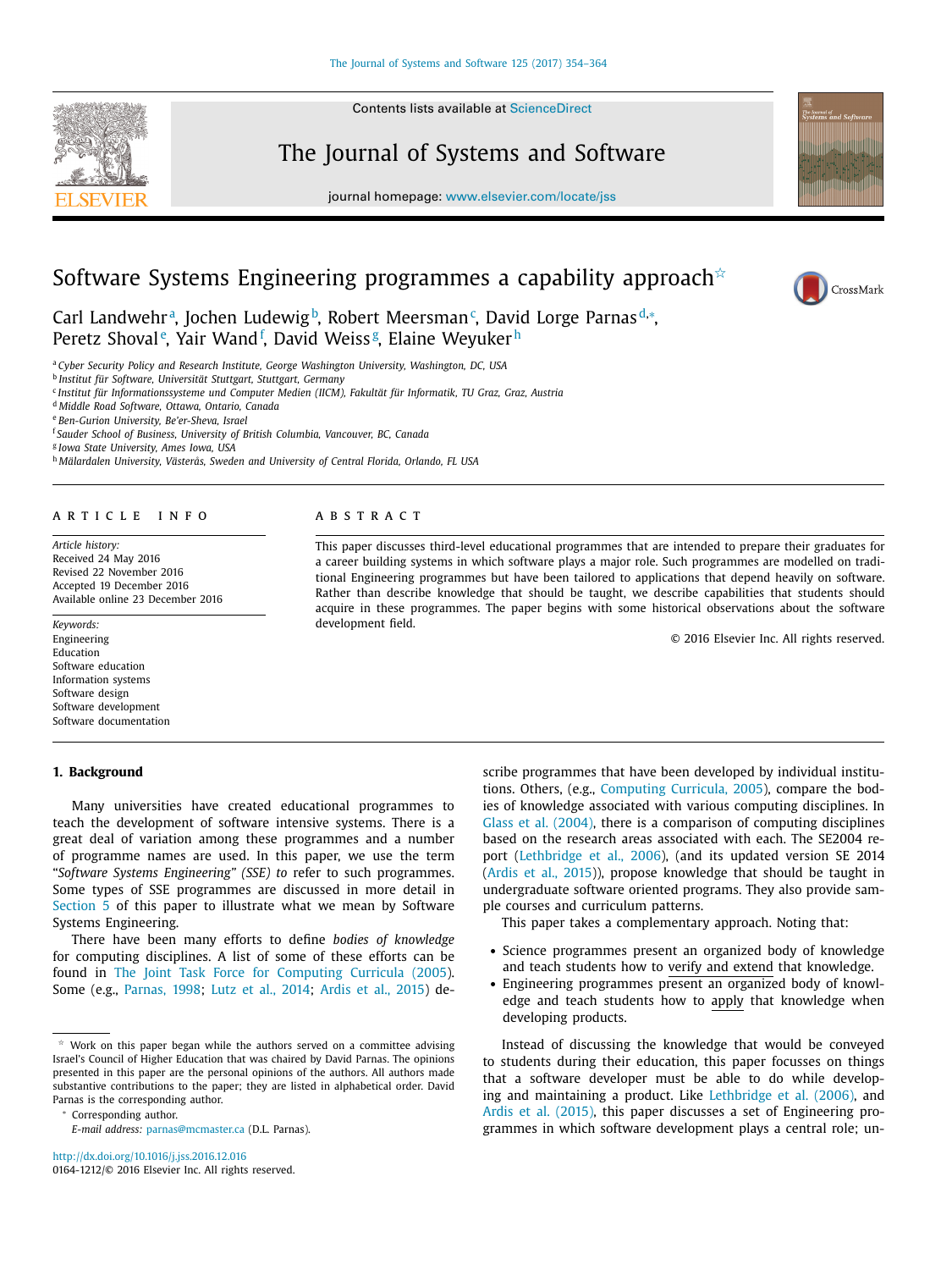<span id="page-1-0"></span>like [Lethbridge](#page-9-0) et al. (2006), and Ardis et al. [\(2015\),](#page-9-0) it does not prescribe courses or curricula. Rather than describing knowledge or research areas, we propose a *body of capabilities*. Many different curricula could help students to acquire the capabilities described in this paper.

Because software is a rapidly changing field, we expect that the associated "body of knowledge" will continue to grow quickly and curricula will need to be revised frequently. In contrast, the capabilities discussed in this paper are fundamental. We base them on observations that were made when the profession of software [development](#page-9-0) was first identified [\(Brooks,](#page-9-0) 1995; Buxton and Randell, 1969; Naur and [Randell,](#page-9-0) 1968). They were needed then, they are needed now, and we expect them to be needed in the far future.

We do not believe that the capability approach is a replacement for "Body of Knowledge" or Curriculum proposals. We believe that looking at capabilities as this paper does, provides a perspective that will help institutions to develop, compare, and update curricula.

- Section 2 of this paper reviews discussions that took place when the term "Software Engineering" and similar terms were first introduced.
- Section 3 discusses some capabilities that Software Systems Engineers need.
- [Section](#page-6-0) 4 discusses the role of projects in Software Systems Engineering education.
- [Section](#page-7-0) 5 describes a few of the many distinct disciplines that fall under the rubric of Software Systems Engineering.
- [Section](#page-8-0) 6 discusses how to use this paper when designing or revising a curriculum.
- An appendix provides a more detailed discussion of the most important learning outcomes for Information Systems Engineering.

### **2. Searching for a definition of "Software systems engineering"**

In the 1960s, some computer scientists began to use the phrase "Software Engineering"<sup>1</sup> without providing a clear definition. They expressed the hope that software developers would learn to construct their products with the discipline and professionalism associated with professional engineers (Buxton and [Randell,](#page-9-0) 1969; Naur and [Randell,](#page-9-0) 1968).

When the term "Software Engineering" was first introduced, many asked, "How is that different from programming?" More recently, when post-secondary "Software Engineering" programmes were introduced, some asked, "How is that different from Computer Science?" Some who asked these questions questioned the need for a new term; others wanted to know what, beyond programming and computer science, would be taught to students of "software engineering". In the discussion that followed, two simple, but consequential, answers emerged. Although both definitions are old, they have withstood the test of time, are consistent with current usage, and remain relevant today

#### *2.1. Brian Randell's answer*

One of the best answers to the question was provided by Prof. Brian Randell, one of the organizers of the first two international Software Engineering conferences and co-author of two frequently referenced reports on those meetings (Buxton and [Randell,](#page-9-0) 1969;

Naur and [Randell,](#page-9-0) 1968). In private discussions, he described Software Engineering as "multi*-person* development of multi-*version* programs". This pithy phrase implies everything that differentiates professional software engineering from programming. Software engineers must be able to work in teams to produce programs that will be used, and revised, by people other than the original developers. Although performing that job requires programming skills, many other capabilities are required as well.

#### *2.2. Fred Brooks' answer*

The diagram below appears In Fred Brooks' classic book, "The Mythical Man-Month" [\(Brooks,](#page-9-0) 1995). The vertical dimension denotes "productizing" and the horizontal one "integration".



#### *Fred Brooks' explanation of why software engineering is more than programming.*<sup>2</sup>

- By testing, documenting, and preparing a program for use and maintenance by other people, one transforms that program to a "programming product".
- By integrating a program with other, separately written, programs, one moves from a program to what Brooks called "a programming system".
- Doing both of these results in a "programming systems product". Going from a program to a programming systems product results in a massive increase in cost and effort.

Brooks' formulation, like Randell's, makes it clear that there is much more than programming skill required of a software engineer. Software engineers must master programming, but they must also be able to integrate separately written programs and "productize" the result.

#### **3. What should Software Systems Engineers be prepared to do?**

The decision to create Software Systems Engineering programmes that are distinct from "Computer Science" programmes makes these old questions relevant today. We have to ask how Software Systems Engineering programmes should differ from Computer Science Programmes and what criteria should be applied when evaluating them.

<sup>&</sup>lt;sup>1</sup> Historically, the term "Software Engineering" was used. However, we believe that what is said in this section applies to all Software Systems Engineering disciplines.

<sup>&</sup>lt;sup>2</sup> Figure redrawn from [\(Brooks,](#page-9-0) 1995). The "x3" annotation, denotes a 3-fold increase in effort.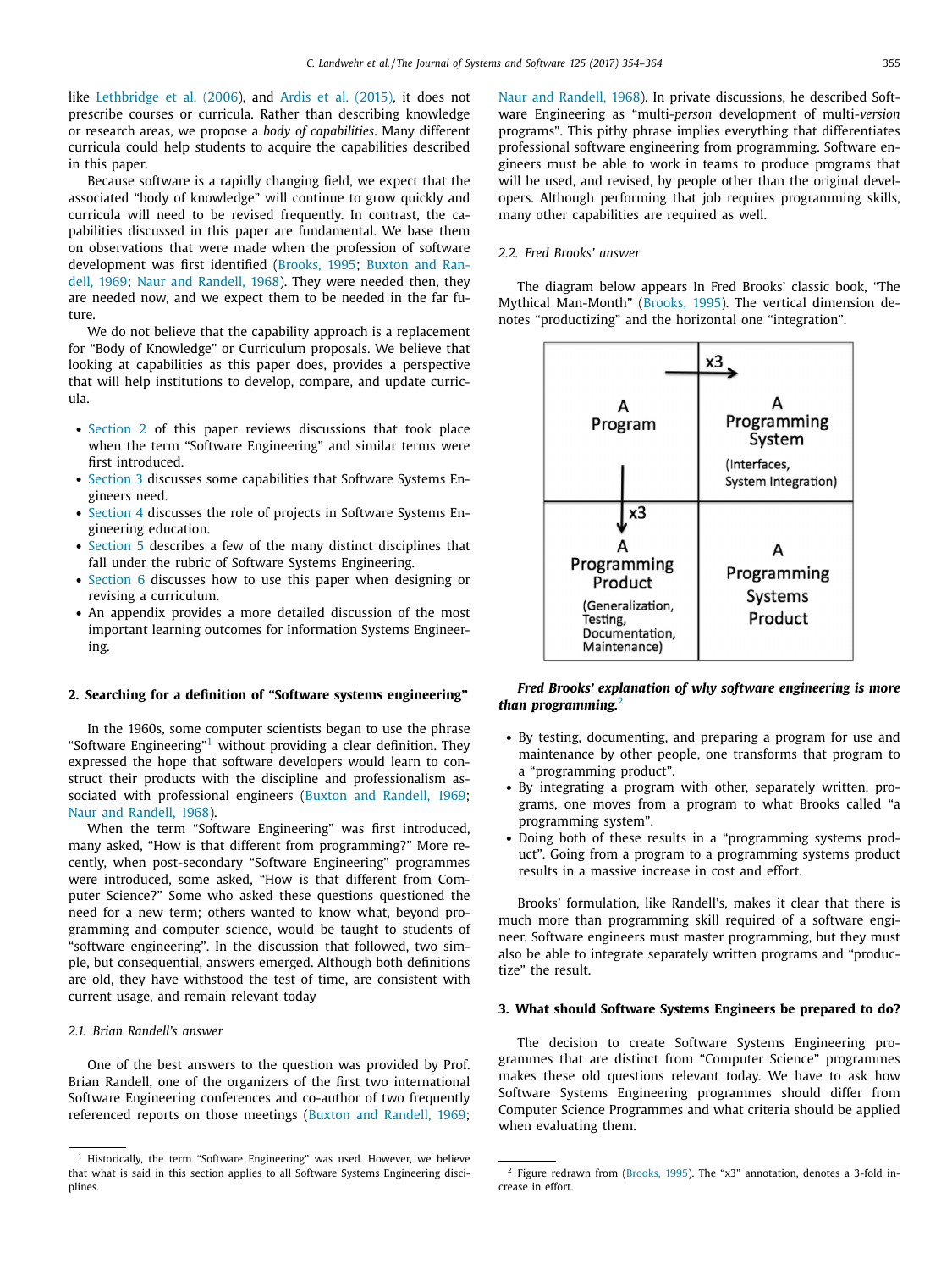This section lists some activities that are implied by the answers offered by both Randell and Brooks. We believe that Software Systems Engineering programmes should teach the fundamental principles and procedures that will help their graduates to perform these tasks well. Rather than prescribe the knowledge content of a Software Systems Engineering programme, we describe a core set of capabilities that should be acquired in those programmes.

This paper deliberately avoids naming any particular techniques, technologies and "methodologies". For example, although we suggest that graduates should have learned how to create and use models, we do not mention any modelling languages, methods, or tools. Further, the choice of how, and when, to teach modelling is left to the individual institution.

We have five reasons for not naming specific tools or languages in this paper:

- Software development technologies change rapidly and quickly become outdated. A post-secondary education should prepare students to learn new technologies as they are developed; graduates should also be prepared to learn an old technology if asked to work on a product that was originally developed using tools that are no longer in common use.
- Many current technologies are commercial products whose usage and effectiveness are exaggerated by advocates who often act more like sales representatives than professional scientists or engineers.
- Some departments will have favourite tools or languages that fit their view of how things should be done; they should be allowed to use those tools in their teaching.
- The development of a new method or tool should not obsolete the education of an engineer who was educated before it appeared.
- It is more important that graduates of a Software Systems Engineering programme are able to use the available evidence to evaluate new methods and technologies, and then choose the approach that is best for their present project, than that they have learned about any particular tool or notation.

However, one cannot teach engineering methods and concepts without giving students a chance to apply those approaches while they can benefit from guidance by their instructors. Consequently, during their education, students will have to learn to use some of the current tools. To help students to distinguish between fundamental principles and current technology, it is often useful to separate the teaching into lectures and laboratory sessions so that

- the lectures teach fundamental concepts and principles, and
- the laboratory sessions provide experience applying the lecture material using reasonably current tools and notations.

The authors are quite aware of current developments in Software Systems Engineering programmes and the explosion of topics and terminology that has resulted from the increased level of activity in our field. It would be impossible for us to discuss all of the issues and concepts that have been discussed in the academic and industrial literature. We have chosen instead to focus on issues and capabilities that we consider to be fundamental and hence a kernel. Each institution can build on this kernel in its own way.

We expect that the notations and tools that are popular today will be replaced by newer tools and approaches. In contrast, we believe that the capabilities discussed below will remain important throughout a graduate's career.

# The following sections discuss specific capabilities.

#### *3.1. Communicate precisely between developers and stakeholders*

For any product development to be successful, the needs and preferences of the stakeholders (e.g., purchasers, clients, investors, present and future users) must be communicated to the developers. It is best if these requirements can be determined and documented early in the development process.

Understanding user needs before a system is available is very difficult. Often the clients do not know what is required; even when they know, user representatives may not be able to communicate those requirements clearly. Consequently, their statement of requirements will change during the project and will continue to change throughout the period in which the system is used. Developers must be prepared to respond to the changes that (inevitably) occur both during system development and after deployment. Nonetheless, we believe that there are many advantages to having the best possible description of the client's requirements before code writing begins. Of course, the developers must be prepared to revise that description to keep it consistent with the clients' needs as the product develops and understanding grows.

As in other engineering fields, determining and documenting requirements requires extensive interaction between potential users (or their representatives) and representatives of the developers; it may require modelling (see [Section](#page-5-0) 3.8 of this paper) and building prototypes (simulators or mockups) that potential clients can use and critique. The goal of these efforts by developers and stakeholders should be to produce requirements documentation that is precise, readable, and demonstrably formally complete<sup>3</sup>.

Often, the stakeholders' representatives will not have been trained in requirements specification. In such situations, the Software Systems Engineers will have to take the lead by producing a draft statement of requirements that can be reviewed, corrected, and (eventually) accepted by the purchasers or by user representatives.

After the development is complete, the user-visible properties of the product must be communicated to the end-users so that they can make effective use of the system. This, too, is part of the responsibility of a Software Systems Engineer. While professional technical writers can help in the preparation of user documents, only the developers have the requisite system knowledge.

In short, Software Systems Engineers should learn how to elicit and document requirements and how to describe the visible behaviour of a completed product; they should understand the importance of keeping these documents up to date as user preferences and system behaviour evolve; they should know how to organize requirements documentation so that updating is relatively easy.

#### *3.2. Communicate precisely among developers*

When groups cooperate on a project of any type, the ability to communicate precisely about many things (e.g., goals, schedule, resources, standards, and interfaces) is essential to their success.

Most software development projects are organized as a set of tasks; the ultimate goal of most of those tasks is to design, develop, test and deploy groups of programs that we call *modules*; each module becomes the responsibility of a group of developers<sup>4</sup> or an individual developer. Those developers must know both:

<sup>&</sup>lt;sup>3</sup> By "formally complete" we mean only that the documentation characterizes acceptable behaviour in all possible situations. Formal completeness should not be confused with correctness; it does not guarantee that the behaviour identified as acceptable by the document is actually suitable for the intended use. It is possible for a Software Systems Engineer to check a document for formal completeness; one needs stakeholders to check for correctness.

<sup>4</sup> Modules may comprise several smaller modules (submodules).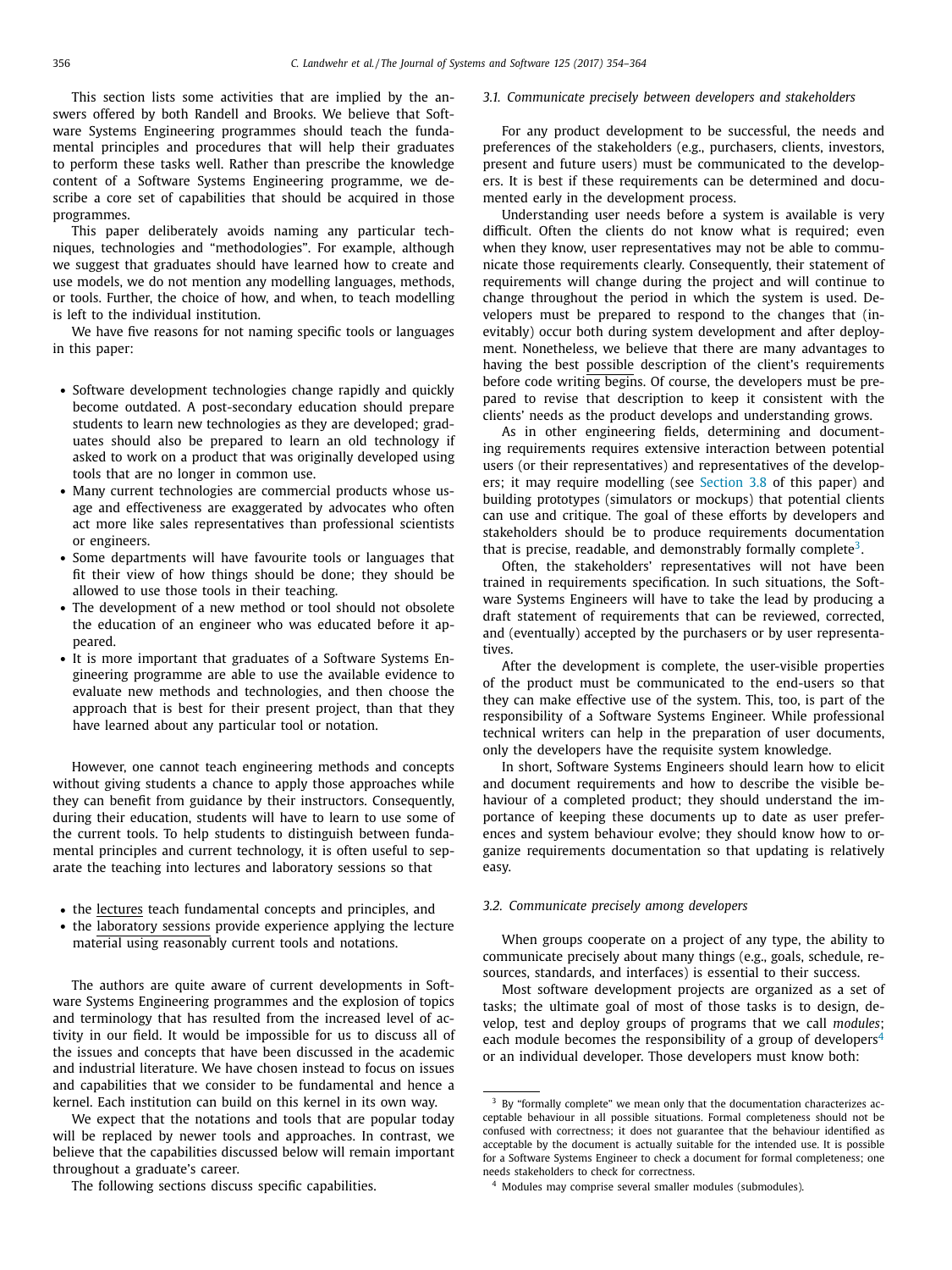- <span id="page-3-0"></span>• how their module is required to behave, and
- the behaviour that they can expect of other modules.

If the required behaviour is not clearly and completely specified, the product will be plagued by missing capabilities, redundant capabilities, and incompatible programs. It is a basic property of digital technology that very small misunderstandings can lead to major failures. Describing module interfaces precisely has proven particularly difficult for software projects because the descriptions must specify the behaviour of the modules over time. The tools used in traditional Engineering to do this (e.g. differential equations) are not helpful with software because the functions that characterize software behaviour are not differentiable.

Understanding the nature of an interface is the key to successful inter-developer communication. Many problems in software development arise because developers have an overly simple view of what constitutes an interface. Below are examples of distinctions that are often overlooked in CS courses. If graduates understand these distinctions, *and learn how to apply them*, they will be better software developers.

- The assumptions that the developers of a module, A, *are allowed* to make about another module, B, constitute B's *specified interface* to A.
- The assumptions that the developers of a module, A, *actually* make about another module, B, constitute B's *actual interface* to A.
- B's actual or specified interface to A may be different from B's actual or specified interface to other modules.
- A's actual or specified interface to B is not generally the same as B's actual or specified interface to A.
- In practice, an actual interface may differ from the corresponding specified interface.
	- If B's actual interface to A includes assumptions that are not implied by the specified interface, A may fail even if B functions as described in the specified interface.
	- If B's actual interface to A is a proper subset of the assumptions allowed by the specified interface, A won't fail as a result but may be less efficient than it could be.

Because even small deviations from an intended interface can cause major changes in software behaviour, interface documents should be unambiguous and cover all possible usage sequences (i.e., be formally complete).

In short, Software Systems Engineers should learn how to design module interfaces and how to read and write module interface documentation.

#### *3.3. Design human-computer interfaces*

Most Software Systems Engineers will be working on systems that present information to, and receive information from, people. When designing human-computer interfaces, Software Systems Engineers should learn to consider both the nature of the information that will be exchanged and the capabilities and habits of the intended users.

Software Systems Engineers should also learn to distinguish between ease-of-learning and ease-of-use so that they can design interfaces for both beginning and experienced users.

Designing human-computer interfaces is a multidisciplinary subject. It combines knowledge from fields such as psychology, engineering biomechanics, industrial design, and graphic design, with an understanding of software design and the characteristics of interface devices. There are software packages designed to ease the construction of user interface software; a Software Systems Engineer should understand what such products can do and know how to choose the one that is best for their project.

In short, Software Systems Engineers should know how to design human-computer interfaces that are easy to use and improve users' productivity.

#### *3.4. Design and maintain multi-version software*

Successful software products evolve but the older versions don't necessarily disappear; often, the older versions must remain in the development organization's product line. Knowing how to design and maintain software product lines is essential for Software Systems Engineers.

Designing products for ease of change requires approaches that often seem counterintuitive to programmers. These approaches sometimes lengthen the development time for the first version in order to reduce both the time required to develop later versions and the cost of maintaining several versions simultaneously.

There are several approaches to software design that make a product easier to change. All of them require the developers to take the time to think about possible changes during the initial design. Some of the approaches to making software easier to change that can be taught to Software Systems Engineering students are discussed in more detail below.

#### *3.4.1. Identify and separate changeable concerns*

Software revisions are easier if the software is designed so that the most likely changes are localized in modules that can be revised without affecting other modules. Software Systems Engineering students should learn how to:

- study the product's requirements to identify the aspects that are most likely to change,
- study the support system and hardware to identify aspects that are likely to change,
- study the software design decisions (algorithms, module interfaces, and data structures) to identify the ones that are most likely to require change,
- organize software as a set of modules that can be developed, and changed, independently because each module has complete responsibility for a changeable aspect of the system, and
- design module interfaces that abstract from the changeable aspects of the module so that the interface is not likely to change even if the module implementation is revised.

Experience has shown that, even if unanticipated changes are eventually required, software designed for ease of change is easier to maintain than software designed without concern for future changes.

In short, Software Systems Engineers should learn to prepare for change by thinking about what is likely to change and encapsulating the most changeable aspects of their work in well-specified modules.

## *3.4.2. Document to ease revision*

When change is needed, the code may be revised by people who did not write it. Even if the original programmers make the revisions, they may no longer remember the details and the reasons for the decisions that they made. Consequently, developers should leave a detailed and precise design description for the maintainers. Software Systems Engineering students must learn how to:

- produce detailed design documentation that can serve as a "knowledge base" for future developers,
- organize documentation so that information is easy to find,
- organize the documentation so that information that is likely to change is not repeated, and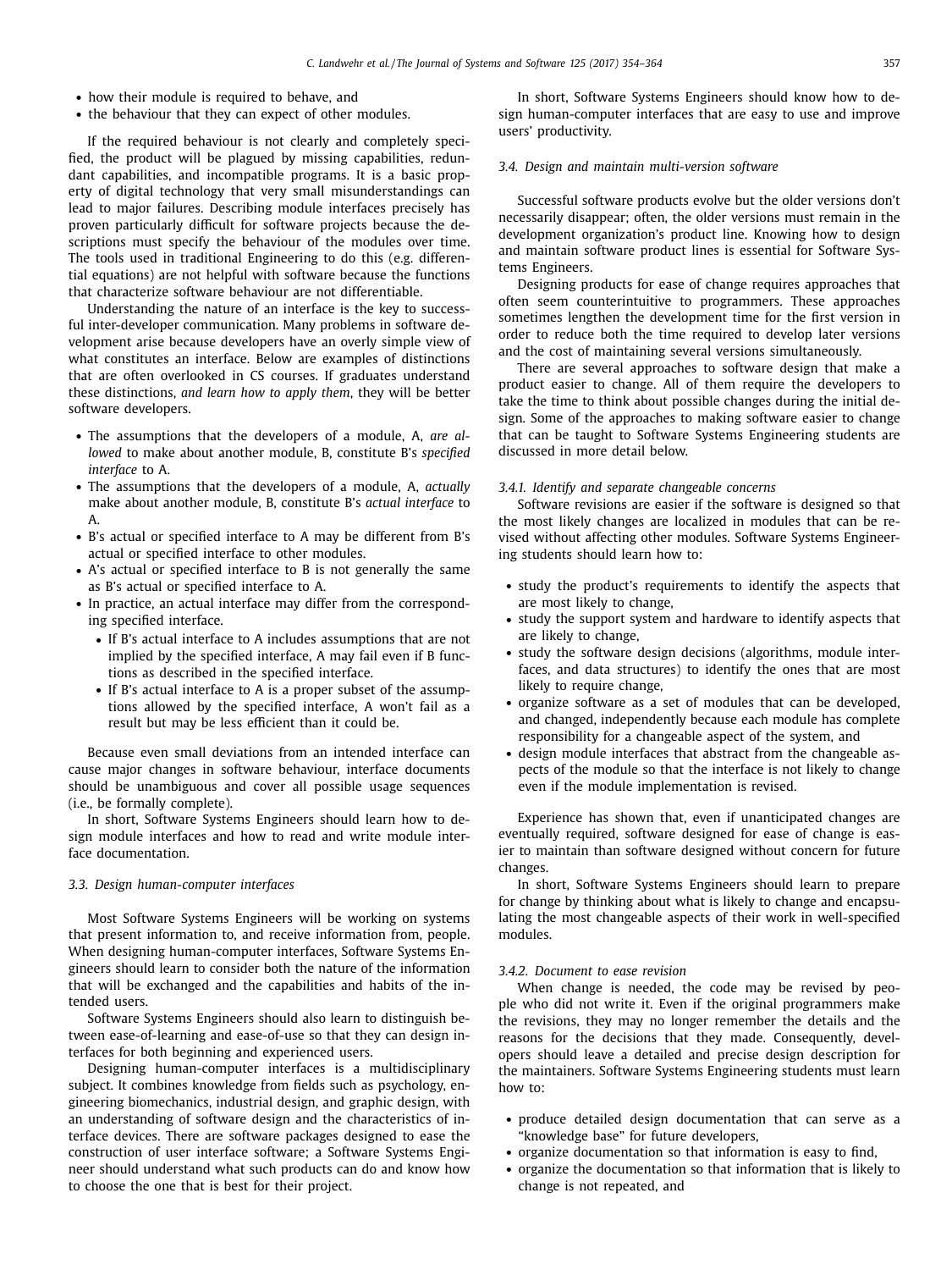• maintain all artifacts (both code and documents) in an accurate and up-to-date state so that the documents can serve as a reliable source of information for future developers.

In short, Software Systems Engineers should learn how to produce and maintain orderly design records to help future maintainers.

#### *3.4.3. Use parameterization*

A powerful tool for making software easier to change (see 3.4.1) is parameterization. Software Systems Engineers should learn how to spot opportunities to parameterize their designs and use the parameters in both documents and code. This will make their design more generic and avoid distributing constants that are likely to change throughout the product.

#### *3.4.4. Design software that can be moved to many platforms*

With the wide variety of platforms available today, it is important that software developers be able to develop and maintain products that can be used on several of them. Designing software to be portable is a special case of designing for change [\(3.4.1\)](#page-3-0) but there are special issues that a software developer must be able to resolve.

Porting software to new platforms can lead to conflicting requirements and difficult design decisions for the developer. For example:

- Users of a platform may prefer an application to have the same "look and feel" as other applications on that platform.
- Users of a software product may want it to have the same "look and feel" on all of their platforms.
- One platform may provide services that make it easy to offer a capability that would be difficult to offer on some other platforms.
- The mechanisms available for transferring data between applications may differ between platforms.
- Error handling conventions can differ between platforms.

Industry has had mixed success in solving these problems. Often product lines have features that are available on some of the platforms but not available on others. This can confuse and annoy users.

In short, Software Systems Engineers should be aware of the problems of building multi-platform products and understand how to organize software so that the platform-specific modules are clearly identified.

#### *3.4.5. Design software that is easily extended or contracted*

Users have come to expect software products that are easily extended when new capabilities are needed. They would like the extended product to be compatible with the previous version so that:

- they can continue to use the old capabilities without changing their habits or updating other programs, and
- the extended program can work with data created by the previous version.

In other situations, there may be a need for a product with reduced capability. For example, a software company may want to offer a free version to attract consumer interest or a version that will run with limited computational resources.

If some products are extensions of others, the cost of maintaining a software product line will be reduced whenever a change can be effected by revising a shared module.

Extending and contracting software has proven unexpectedly hard for industry to achieve; often, the "extended" versions are not true supersets of the smaller ones and the various versions are not compatible.

In short, Software Systems Engineers should learn how to design software so that it can more easily be extended or contracted and data can be reliably transferred between versions.

#### *3.4.6. Design and maintain products that will be offered in many versions*

Software development organizations must often maintain many versions of their software products. It is important that students learn how to design software to make this as easy as possible. The fact that many versions of a product will be offered should be reflected in the structure of the products and their interfaces.

Multi-version products comprise a large set of components<sup>5</sup> and several versions of each component may exist. It can be very difficult to make sure that a particular instance of the product contains the right version of each of its components. Making sure that all products have the correct versions of their components is often called configuration management.

There are many configuration management tools available to organize the versions of components and assemble working systems. Software Systems Engineers should be able to compare these tools, understand what they can, and cannot, do, and pick the right tool for their project.

In short, students should be taught the basic principles of software configuration management and provided with an opportunity to apply those principles using at least one of the tools.

#### *3.5. Design software for reuse*

Software reuse is like good parenting; everyone is in favour of it, but it is often very difficult. Unless the software was designed and documented with future reuse in mind, it may be more difficult to reuse a module than to develop a new one. Even when an organization has code that could be reused in a new project, the developers of that product may not know of its existence or capabilities. Whenever software is being reused, it must be thoroughly tested in its new environment.

Program code is not the only software artifact that developers should reuse. Development organizations could also benefit by reusing documents, and test suites. This too is more easily said than done. Small changes between versions may subtly invalidate previously issued documentation and tests. Older documents may ignore new features or assume the presence of a feature that has been replaced. If a characteristic of the older versions has been mentioned in several parts of the documentation, those revising the document may produce an inconsistent document by changing some occurrences but not others. Test suites can be inadequate for newly added features or can falsely indicate a failure because of a deliberate change. It takes careful structuring of documentation and test suites to make reuse easier.

In short, Software Systems Engineers should learn how to design and document software in ways that make the code and other artifacts easier to reuse; they should also learn how to organize repositories for the potentially reusable artifacts so that reusable assets can more easily be found when needed.

#### *3.6. Ensure that software products meet quality standards*

The fact that software is written for use by people who did not develop it and do not understand its structure, adds to the responsibilities of those who develop the software. When we write a program for our own use, we are well equipped to detect, understand,

<sup>5</sup> We use "*component*" to denote the replaceable parts of software as distributed. For example, an update replaces old versions of one or more components with new versions of those components. Components may include programs from several modules and programs from a module may be included in several components.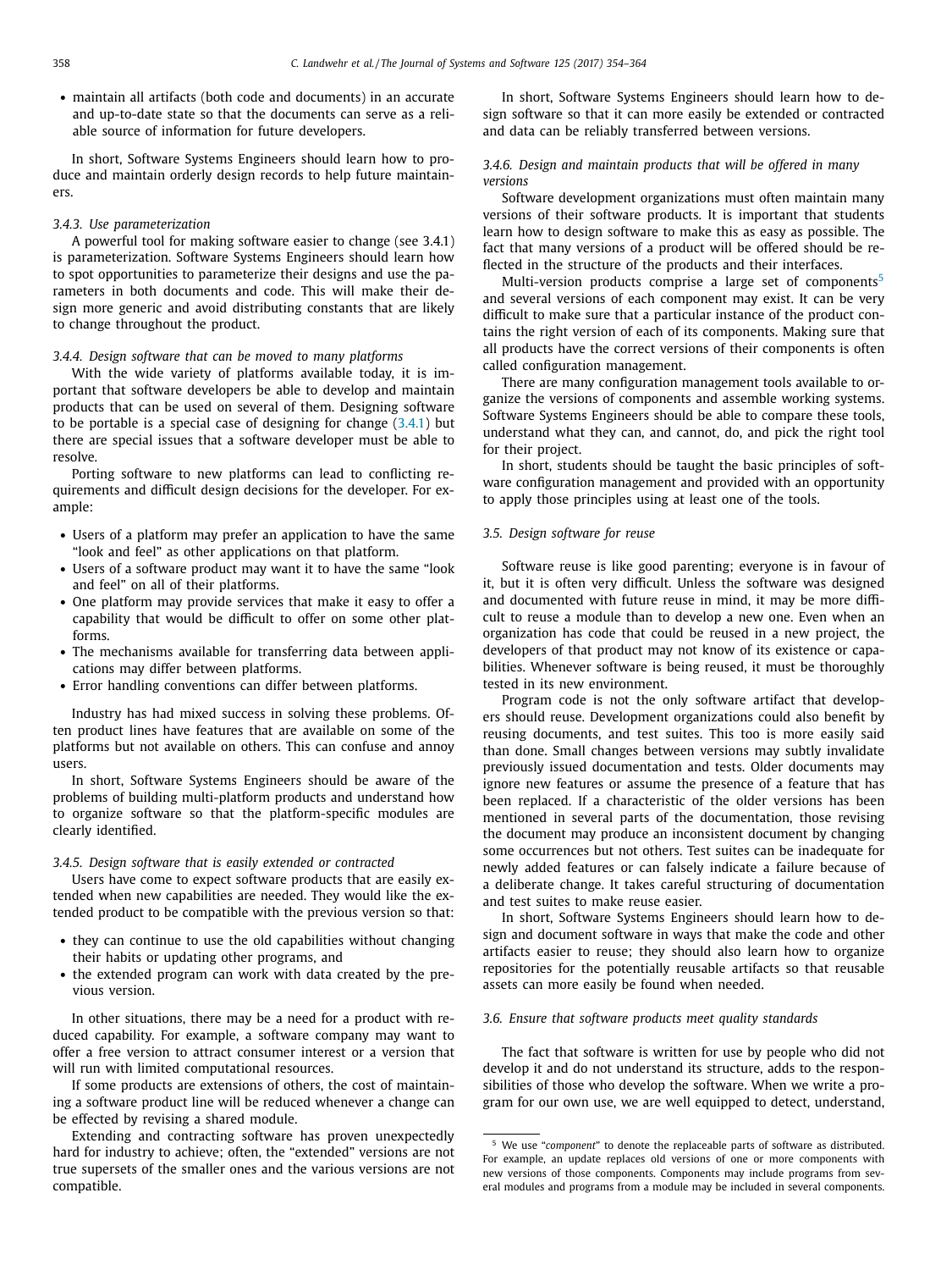<span id="page-5-0"></span>and deal with any features that are difficult to use or failures that occur during use; most other users will not have that capability. Consequently, usability and reliability are more important for software products, than for programs intended for the programmers' own use.

Software Systems Engineers must understand that quality assurance is their professional obligation and that they should refuse to release products that have not been shown to be fit for their intended use. They should know how to follow processes that improve software quality and be proficient in methods that help to assure that the quality of a product is acceptable such as:

- reviewing software structure for conformance to accepted design principles,
- reviewing documentation for completeness, accuracy, and usability,
- testing programs to find and eliminate faults, as well as to estimate reliability<sup>6</sup>.
- "divide and conquer" inspection of large programming systems, and
- formal verification of critical small programs.

In short, Software Systems Engineers should be taught that they are responsible for the quality of the products that they release, must know how to apply basic methods of quality assurance, know how to design software to make inspection and testing easier, and know how to inspect and test software products.

#### *3.7. Develop secure software*

Today's software is used over networks that can be used to attack user's systems. Even software that is not connected to a network is often used by many users; some of those users may try to interfere with others. Even single-user software can, if it has not been carefully designed, be tricked into behaving in unacceptable ways and inflicting damage on its users.

A Software Systems Engineer should know how to design software that does not allow one user to either interfere with, or gain access to, the data of others. They should also know how to make sure that software is robust and can handle maliciously crafted (or erroneous) inputs properly.

Software Systems Engineers must understand that security must be a design concern from the start; many years of research and experience have made it clear that security is not achievable if it is an afterthought.

In short, Software Systems Engineers should understand the basic principles of designing programming systems that are intrinsically secure.

#### *3.8. Create and use models in system development*

The creation and use of models (physical, mathematical, and diagrammatic) plays an essential role in all engineering disciplines. A model is a simplified version or description of a product that is intended to be used for predicting the behaviour of the actual product. Great care must go into creating the model to make sure that it is suitable for its intended purpose. Because of the inaccuracies in models, even greater care is required when interpreting the results of a model-based analysis.

Because most models are simpler than the product, they do not constitute an accurate description of the product and cannot replace detailed documentation. Conversely, detailed documentation is not usually well suited for use in modelling.

In short, modelling is quite different from programming and documentation; Software Systems Engineers should be able to create and analyze a variety of models and use modelling results to improve the design of the software systems that they develop.

#### *3.9. Specify, predict, analyze and evaluate performance*

Because today's software systems integrate the work of many people and are often being used by many people at the same time, resource utilization can be hard to predict and the response time of a computer system is often unsatisfactory. Even systems that compute correct values every time that they are used, will be considered unsatisfactory if they are too slow or require too much memory.

Software Systems Engineers are responsible for insuring that their products perform adequately. They must be able to specify the required performance of a system. Specification of performance requirements requires a characterization of the expected load on the system as well as anticipating the expectations of users. Prediction of the performance of a proposed design may require making models of both the system and its environment and the application of queueing theory and simulation techniques.

If a system is found to have inadequate performance, the Software Systems Engineer must be able to analyze the hardware and software to identify the causes of the problems. When a system is deemed complete by its manufacturer, Software Systems Engineers who work for the customers will need to carry out performance tests before accepting it.

In short, producing systems that perform adequately, and evaluating the performance of such systems, requires Software Systems Engineers to be competent in a variety of areas, many of which, such as queueing theory, were developed outside of Computer Science.

#### *3.10. Be disciplined in development and maintenance*

"The phrase 'software engineering' was deliberately chosen to be provocative; it suggested that software manufacture must be based on the types of theoretical foundations and practical disciplines that characterize the established branches of engineering" (Naur and [Randell,](#page-9-0) 1968).

If we observe the way that engineers work in fields such as Civil Engineering, we see that they are required to follow relatively rigid processes when designing, documenting, and checking their products. These procedures often include measurements that must be made, forms that must be completed, mathematical analyses that must be performed, and standards that must be satisfied. Discipline is also required when repairing an engineering product. Engineers are not born with disciplined work habits; they have to be taught.

Analogous procedures need to be taught to Software Systems Engineers. Students should be given numerous opportunities (in the form of projects and exercises) to practice the procedures that they have been taught so that they can gain a deeper understanding of the principles behind procedures and develop good habits.

Software maintenance requires at least as much discipline as the original development. Software Systems Engineers also need to be taught how to modify other people's programs in ways that keep them consistent with the original structure of the software. When changes do not conform to the original design concepts, software starts to age and becomes hard to maintain.

Numerous tools intended to help the development team to work in a careful and disciplined way are on the market. A Software Systems Engineer must understand what these tools can (and cannot) do and know how to choose and use the best tool for a given project.

<sup>6</sup> Reliability estimates can be used when deciding whether or not a new product is ready for release.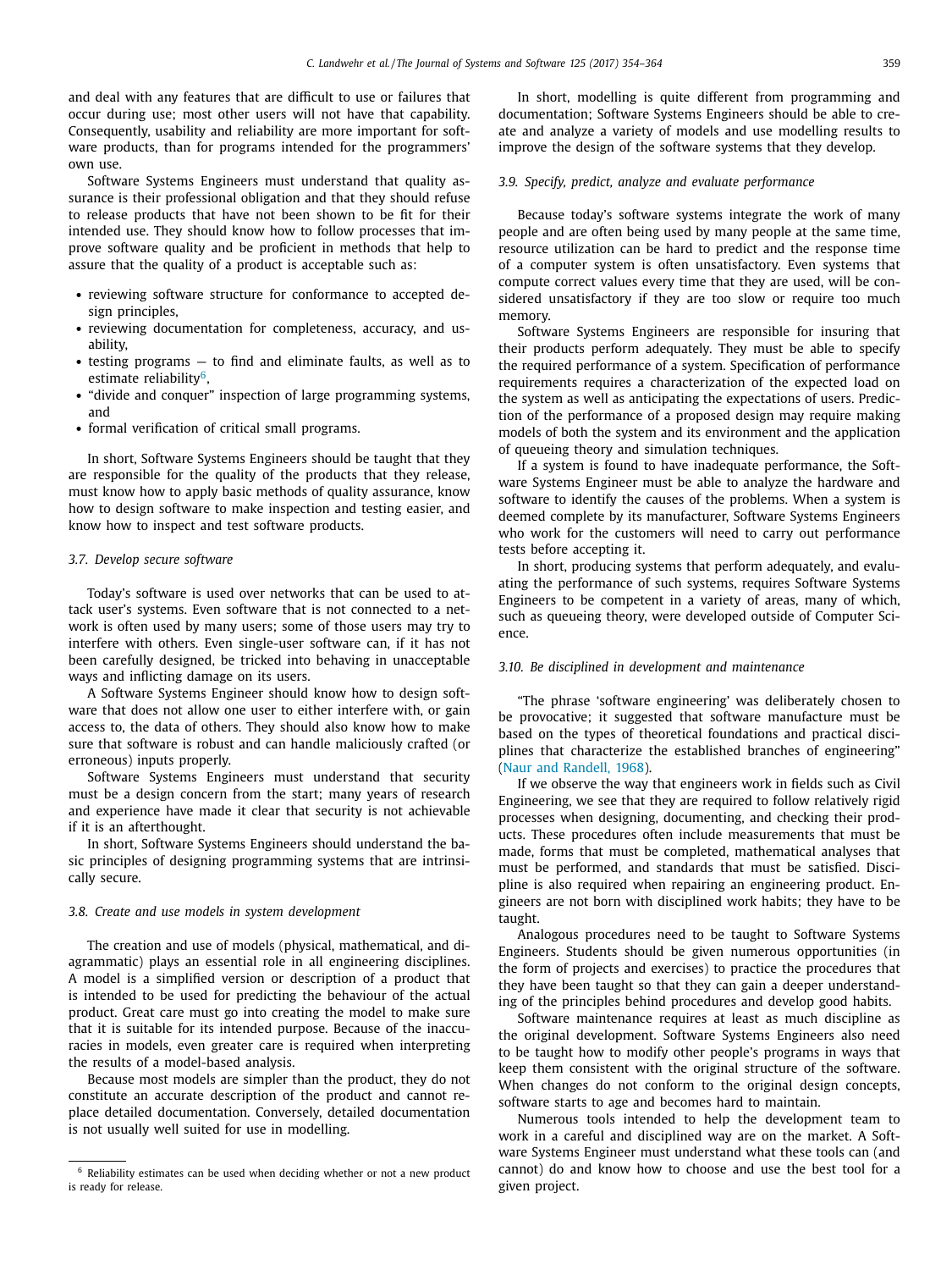<span id="page-6-0"></span>To improve the discipline of their software development teams, many companies specify a development process, i.e., a sequence of steps that their development teams must follow and a set of work products that must be produced.

Some companies choose a process that has been developed and promulgated by external experts. Those experts may be either academics or commercial consulting firms; many of their processes are publicized and supported by books and articles. Other companies invest time and effort to develop their own process and produce internal documents that describe it<sup>7</sup>. Even when developers say that they have followed a specific process, discussions may reveal that they have actually deviated from that process by skipping steps, modifying some work-products, or adding extra work products.

Many types of processes (e.g., continuous integration, agile development and test-driven development) have been proposed but none is appropriate for every situation. Software Systems Engineers need to be familiar with several processes, understand their intended purpose, and know the strengths and weaknesses of each.

In short, Software Systems Engineers should be taught to work with care and discipline both when they are developing a new product and when they are modifying an old one.

#### *3.11. Use metrics in system development*

Because of the complexity of engineering products, they are often evaluated, explained, and sold to others on the basis of "figures of merit" or "metrics". Many metrics have been proposed for software; experience has shown that many of these metrics are misleading in that a "better" value does not always mean a better product. Software Systems Engineers should learn what metrics are useful and the main considerations in choosing, and using, metrics.

In short, Software Systems Engineers should learn about software metrics and know how to use them with caution.

#### *3.12. Manage complex projects*

Building and installing software requires coordinating the work of developers, marketers, clients, and users. Coordinating the work of many people to produce a new system is a complex task that requires:

- planning and scheduling,
- estimation of cost, time and effort needed for a task,
- progress measurement,
- problem tracking,
- risk management,
- configuration management,
- resource control,
- task assignment,
- forming teams and other organizations (e.g. matrix organizations),
- choosing and using project management tools,
- leadership.

There are two contrasting views about the relation between project management and Software Systems Engineering:

• Project management is an important problem for all engineering disciplines. Project management is often taught by both Management and Engineering faculties; much of what is taught is independent of the nature of the product. Consequently, one can view project management as a discipline that is outside of Software Systems Engineering. Some institutions include a semester course on project management in their general engineering programme. Others offer project management as an extension to an engineering degree (extra year) or offer engineering project management at the Masters level for students who already have an engineering degree.

• Experience suggests that project management is more difficult in software projects than it is in other engineering projects of a similar size. Problems arise in software projects that are not common in other disciplines. Consequently, some believe that software project management should be an integral part of a Software Systems Engineering programme.

Several reasons have been advanced for treating project management differently from the way that it is treated in other engineering disciplines.

- Software project management is made more difficult by the fact that plans and decisions often have to be made using incomplete and insufficient information.
	- The lack of complete information is most noticeable for the important decisions that are made early in the development process when requirements are not well understood and are poorly documented.
	- Requirements that were stated early in the project are often revised later.
	- During the development, internal interfaces are often incompletely documented; as a result, much time is spent coordinating groups and adjusting the interface between modules to make those modules compatible.
- Many software products are new and innovative; consequently, estimation of cost and benefit is more difficult.
- Often, managers and developers lack experience with a new approach and cannot accurately predict how well their approach will work.
- The structure (aka architecture) of the software is often such that changes in one module may seriously affect the completion time of others.
- For software products, there is often no clear end to the development period; development commonly continues after the release of the first version.
- Because a software development organization must often maintain many versions of its software products, those products are composed of a large set of components; further, several variations of each of those components may exist. It can be very difficult to make sure that a particular version of the product contains the right version of each component.

In short, whether one considers project management as an integral constituent of Software Systems Engineering, or views it as a separate topic, every Software Systems Engineer should understand the basics of project management. There is a great deal of substantive material that can be taught in an academic programme. It can either be taught in courses shared with other Engineering Disciplines or integrated into the Software Systems Engineering programme.

# **4. The role of projects in Software Systems Engineering education**

Professional educational programmes (e.g., engineering, medicine, and law), are intended to teach "how to" as well as "about". In particular, while engineering programmes teach a great deal of science and mathematics, they have an additional obligation; they must make sure that their students know how to apply that material when developing products.

 $7$  They do this because they believe that their company has characteristics that make the externally developed processes a poor fit for them.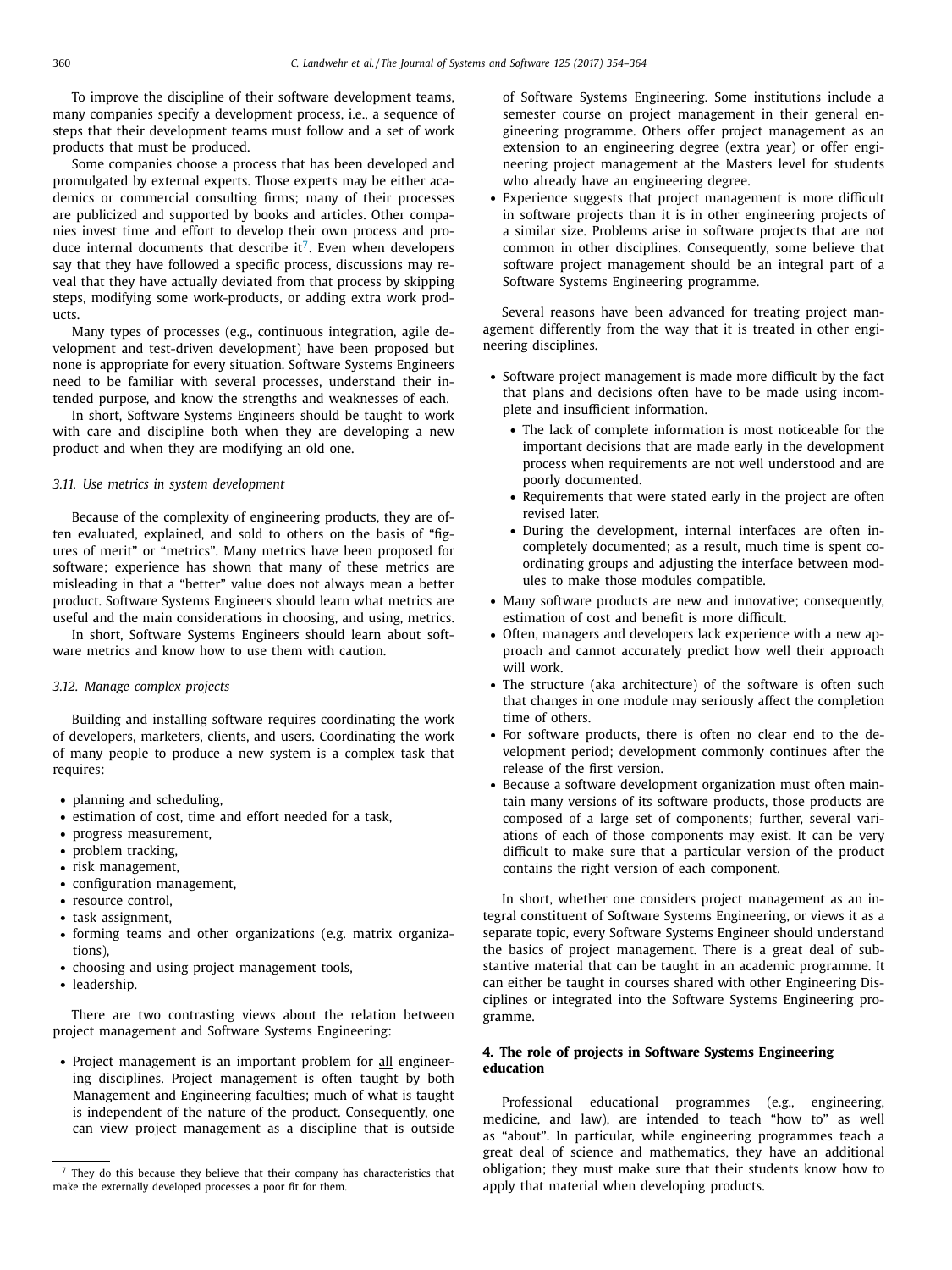<span id="page-7-0"></span>Because the application of scientific knowledge is so important in engineering, laboratory exercises and small projects should be used throughout the curriculum so that students can experience how the theory that they hear about in lectures can be applied in practice. The importance of these projects is often underestimated. Projects should not be random "jobs" that some "customer" needs; they should be carefully designed to give students the best possible learning experience. Projects should be treated as major constituents of a Software Systems Engineering programme; all work should be carefully evaluated, and detailed feedback should be provided to students. Instructors must be given sufficient time and resources to do this.

Many engineering programmes use a final-year project (sometimes called a "capstone project") to provide students with an opportunity to consolidate what they have been taught by using that knowledge while they can still get guidance and supervision from their teachers. Such projects allow them to see how the many facts, concepts and procedures that they have learned in earlier years can be combined to form a coherent process for producing products. In a well designed educational project, all students will play a few roles<sup>8</sup>, which will give them a broad view of the product production process.

Because "multi-person" is one of the defining characteristics of Software Systems Engineering, it is important that, in the projects in a Software Systems Engineering program, the student experiences:

- organizing a multi-person project as a set of fully specified individual tasks,
- completing one or more of those individual tasks,
- integrating separately developed modules to produce a high quality product that can be used by others, and
- experiencing the reaction of others to using their product.

In the capstone project, every team member should participate in discussions about project management and interfaces.

If the project is properly supervised, the students will have a valuable learning experience, their completed individual projects can be used by the faculty to evaluate their ability (i.e., give them a grade), and the graduates will produce a "portfolio" of products (both code and documents) that can be shown and demonstrated to prospective employers.

# **5. Variants of Software Systems Engineering**

Institutions that offer Software Systems Engineering programmes must choose between breadth and depth. They will have to balance teaching general software development principles against focussing on a particular class of applications. Each has both advantages and disadvantages.

- The graduates of a general Software Systems Engineering programme will be able to work in many application areas, but may lack familiarity with particular areas of knowledge that are relevant for some applications.
- Graduates of a specialized programme will be highly qualified for work in their own application area but may require extra education and effort if they switch to a different class of applications.
- Graduates of a specialized programme are usually well prepared to work with non-software professionals in that application area.

• Graduates of a general Software Systems Engineering programme may not be prepared to discuss technical details with some of their non-software colleagues.

Whatever choices an institution makes, its programme should be clearly described so that prospective students and employers can make informed choices.

Below, we illustrate the breadth of the Software Systems Engineering field by listing a few possible programmes $9$ . This list is far from complete; it is intended only to illustrate the broad range of choices available to educational institutions.

#### *5.1. Communications system software engineering (CSSE)*

The world has been transformed by the availability of systems that are capable of transmitting information over long distances at high speeds. Software is at the heart of telephone switching systems, mobile telephony, the internet, broadcasting systems, local area networks, etc. Software Systems Engineers who practice in this area require knowledge of how communications systems work, communication protocols, network interfaces, and applied information theory.

#### *5.2. Information Systems Engineering (ISE)*

Modern organizations depend on the rapid availability of information about their environment, employees, business processes, ongoing operations, and customers. They need systems that can support their work by finding, filtering, and presenting the right information to an employee, manager, or customer at the right time.

Software and data bases are critical technologies in building systems that satisfy an organization's need for information. Information systems engineering programmes should equip their graduates with methods, knowledge, and skills that will enable them to develop computer-based information systems that are tailored to the organizations they serve.

Information Systems Engineers require more understanding of organizational structures, behaviour, decision making, and business processes, than other types of Software Systems Engineers.

The appendix discusses learning requirements for ISE programmes in more detail.

# *5.3. Mechatronics Engineering (Software intensive engineering)*

Software is now replacing analog technologies in many classical engineering applications. Software is critical in the control of manufacturing systems, transportation systems, robotics, navigation systems, aircraft design, weapons systems, etc.

Software Systems Engineers who will practice in these areas may require an understanding of many topics that classical engineers study, e.g., physics, differential and integral calculus, chemistry, thermodynamics, and materials science.

#### *5.4. Software Engineering*

"Software Engineering" (SE) usually denotes a broad Software Systems Engineering programme that is intended to be application independent. SE programmes teach students about many types of software rather than specializing in a particular class of products. Because there are no application-specific requirements, it is possible to allow students to go more deeply in specific areas than would be possible in an application-specific Software Systems Engineering programme. Some possible areas for additional depth would be:

<sup>8</sup> Possible roles would be requirements analyst, modeller, interface designer, implementor, tester, module user, documenter, manager, etc. A student should be assigned several different roles but need not cover all possible roles.

<sup>&</sup>lt;sup>9</sup> The programmes are listed in alphabetical order.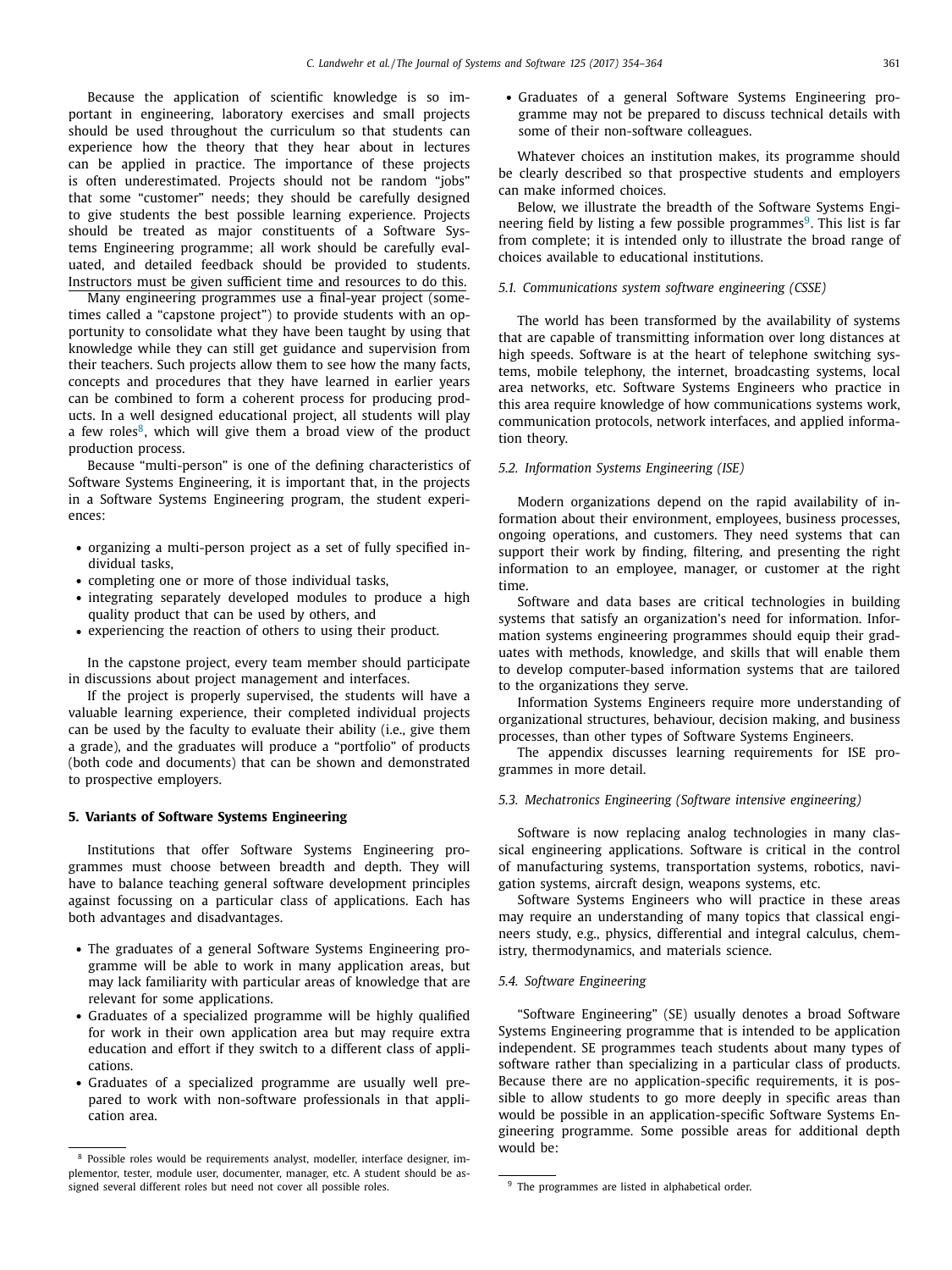- <span id="page-8-0"></span>• Computer science topics such as graphics, robotics, or search algorithms,
- Software Systems Engineering topics such as quality assurance, security, interface design, or documentation,
- Mathematics topics such as graph theory, logic, queueing theory, differential equations, or statistics.

#### *5.5. System-Software Engineering*

All modern software is built using "system software" such as operating systems, device drivers, network interfaces, compilers, data base systems, and file systems. These products are often hardware dependent and have especially stringent reliability, security, speed and resource utilization requirements because all other software in the system depends on system software functioning correctly and efficiently. System-software engineers specialize in this type of product and will require specialized knowledge in concurrency, run-time error handling, resource allocation, system security, and hardware/software interfaces.

# **6. Curriculum design**

Because there are many useful variants of Software Systems Engineering, we suggest that institutions carefully discuss which of the variants described in [Section](#page-7-0) 5 are both suitable for their students and match the strengths of their faculty members. There are many useful variants and it is not desirable to have all institutions offering the same ones. Each variant should be clearly labelled and described so that potential students can make an informed choice.

Believing that there are many valid ways to teach students who want to be Software Systems Engineers, and many ways to organize the material into courses, we suggest that the capabilities listed in [Section](#page-1-0) 3 of this paper be used as a checklist when designing or revising a curriculum. Institutions should look at each of the capabilities listed and ask, "How will our students learn to do that?"

Many methods have been proposed for performing each of the tasks mentioned in this paper; curriculum designers will have to decide which methods to teach. We expect the methods to evolve as the field develops.

There are also many ways to teach each method. Further, some methods can be introduced or mentioned in courses but students can best obtain experience in using them when they are on the job. Curriculum designers must think carefully about how best to use the limited time available to them.

This paper focuses on those aspects of Software Systems Engineering that differentiate it from Computer Science and programming. We have emphasized the most basic (core) capabilities. Obviously, the relevant aspects of Computer Science and programming and some current issues must also be included in these programmes. Students need both the basic capabilities we have described and the ability to "hit the ground running" when they enter industry.

Each institution will have to decide how it will help its students to obtain the necessary capabilities, how it will package the concepts and techniques into courses and projects, and how much attention each capability will get in their programmes.

#### **7. Summary**

Brian Randell, Fred Brooks, and others clearly identified the key differences between Computer Science, a research field, and Software Systems Engineering, a class of professions. Unfortunately, the (more than) four decades that have passed since then, have not seen enough progress in the professionalism and discipline of software developers. There is a great need for programmes that prepare people for a profession as a Software Systems Engineer.

It is important that programmes that are identified as Software Systems Engineering programmes help their students to acquire the capabilities discussed in [Section](#page-1-0) 3 of this paper.

Finally, Software Systems Engineering programmes should never be viewed as extended Computer Science programmes or as "advanced programming" programmes. Professional software system development is much more than programming and requires many capabilities that are not usually taught in Computer Science programmes. Further, some parts of Computer Science are not essential for Software Systems Engineers; curriculum designers must exercise judgement about teaching material not included in the core that we have outlined.

# **Appendix. Learning requirements for Information Systems Engineering**

For each of the variants of Software Systems Engineering, other than Software Engineering<sup>10</sup>, it is necessary to formulate additional programme requirements that are specific to that (more specialized) discipline. Because several of the authors of this paper specialize in Information Systems Engineering (ISE) programs, we have prepared a list of capabilities that we consider especially important for information systems engineers.

#### *A. Structure and manage organizations*

Information systems engineers should have an understanding of organizational structures, organizational behaviour, business processes, decision making, human resource management, accounting, finance, marketing, operations and logistics management.

Without an understanding of how an organization works, possible alternative organizational structures, and the information needs of individuals in the organization, ISE graduates will find it difficult to design effective information systems.

#### *B. Analyze the information needs of organizations*

Information Systems Engineers must be able to understand an organization's need for information technology and systems, evaluate alternative IT solutions, and determine the best approach. An important tool for analyzing an organization is "*business process modelling"*. Business process modelling helps the ISE to understand how the organization operates, and then to identify its information systems needs.

The analyst must be able to:

- create models of an organization, often in the form of graphs, in which the elements are subdivisions or steps in the organization's business processes,
- model the behaviour of the organization's subdivisions, or steps in its processes, using input/output relations, and
- derive the behaviour of the model.

Many types of organizational charts and associated analytical methods can be useful to information systems engineers throughout their careers. There are many tools designed to help an analyst to create and use such charts. An Information System Engineer should understand the assumptions underlying each tool and be able to select the best tool(s) for a project.

In short, system problems arise in studying both the organizations that use information systems and the information systems

 $10$  Software engineering is an exception because it is not specialized for a particular application domain.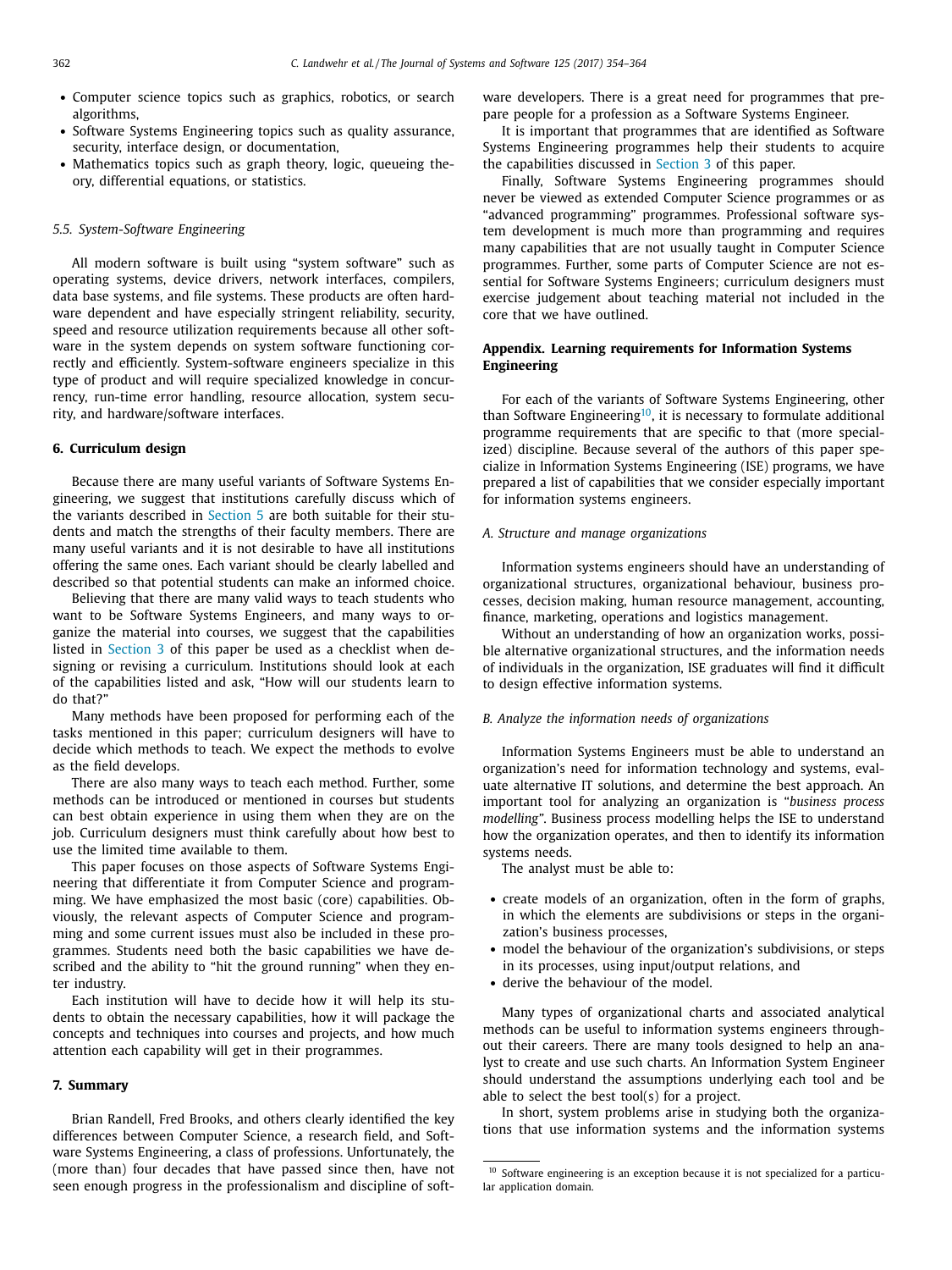<span id="page-9-0"></span>themselves. Information systems engineers should learn a variety of methods for solving these problems.

#### *C. Analyze and organize large amounts of data*

Modern organizations have access to vast amounts of data; the individuals who make decisions for the organization are often unable to process the raw data to get the information that they need. Today's organizations use information systems to "mine" the available data and build a "web of data" (sometimes called a semantic web) that can provide the organization with the information that it needs to operate efficiently.

Two basic approaches to dealing with large amounts of data are filtering and aggregation. When filtering, data considered irrelevant to the person receiving the information are eliminated. Aggregating computes functions of the data items to provide summaries that give the recipients more easily used information.

The classic problem of exploiting an organization's data resources has recently become a popular research field known as "Big Data". The data can come from many sources and may not be consistent. It is important for Information systems engineers to be able to apply the work being done in this area.

In short, information systems engineers should be able to use such techniques as filtering and aggregating when designing information systems for their customers.

# *D. Recording the provenance of information and ascertaining its quality*

The information available to organizations comes from a broad variety of sources of varying trustworthiness; consequently, some data must be treated as lower quality<sup>11</sup> than other data. Further, information from different sources may not have been defined or measured in the same way. Finally, information obtained in the past may no longer be valid when it is used.

In short, information systems engineers should know how to keep track of the sources of the information that they process, how to assess the quality of information in their data bases and inputs, and how to deal with information that is not completely trustworthy.

#### *E. Analyze risk exposure and use scientific decision making methods*

Many advanced organizations make decisions based on quantitative models that provide an analytical approach to decision making and problem solving. These include operations research, optimization, and mathematical methods of risk analysis. An organization's information systems may be expected to apply such methods in order to help managers to make decisions. Information systems engineers should have an understanding of quantitative, rule-based, and other decision making procedures so that they can incorporate them in the systems they build.

In short, an information systems engineer should be able to apply "management science".

#### *F. Manage IT systems in multidivisional organizations*

Large organizations are often organized as a set of smaller organizations (divisions) that have a certain amount of autonomy. In the area of Information Technology this can result in numerous problems; some examples are:

- Duplication: Several divisions may build systems that perform the same function.
- Incompatibility: It may be difficult for a system built within one division to exchange data with systems built by other divisions.
- Inconsistent user interfaces: Clients and suppliers may find it hard to deal with differences in the behaviour of IT systems in different divisions.
- Differing outsourcing policies: One division may perform a function "in-house" while others give contracts for those functions to external suppliers.
- Inconsistent standards: The IT field has many competing and overlapping standards. Each division might pick its own standards with the result that an organization will have conflicting policies.
- Security issues: One division may release information that another division treats as confidential or withhold information that another division should be able to access.

In short, Information systems engineers need to learn how to design and manage an "enterprise architecture" that allows the individual divisions and the complete organization to function efficiently.

#### **References**

- Ardis, M., Budgen, D., Hislop, G.W., Offutt, J., Sebern, M., Visser, W., Nov. 2015. SE 2014: curriculum guidelines for undergraduate degree programs in software engineering. Computer 48 (11), 106–109. doi[:10.1109/MC.2015.345.](http://dx.doi.org/10.1109/MC.2015.345)
- [Brooks,](http://refhub.elsevier.com/S0164-1212(16)30257-6/sbref0001) F.P., 1995. The Mythical [Man-Month:](http://refhub.elsevier.com/S0164-1212(16)30257-6/sbref0001) Essays on Software Engineering, second ed. Addison Wesley, Reading, MA.
- Buxton, J.N., Randell, B. (Eds.), 1969, Software [Engineering](http://refhub.elsevier.com/S0164-1212(16)30257-6/sbref0002) Techniques: Report on a Conference sponsored by the NATO Science Committee, Rome, Italy, 27 to 31 October. Scientific Affairs Division, NATO, Brussels. April 1970, p. 164.
- Computing Curricula, 2005. The Overview Report http://www.acm.org/education/ [education/curric\\_vols/CC2005-March06Final.pdf.](http://www.acm.org/education/education/curric_vols/CC2005-March06Final.pdf)
- Glass, R.L., Ramesh, V., Vessey, I., June 2004. An analysis of research in computing disciplines. Comm. ACM 47 (6), 89–94. doi[:10.1145/990680.990686.](http://dx.doi.org/10.1145/990680.990686)
- Lethbridge, T.C., LeBlanc Jr., R.J., Kelley-Sobel, A.E., Hilburn, T.B., Díaz-Herrera, J.L., 2006. SE2004:recommendations for undergraduate software engineering curricula. IEEE Softw. 23 (6), 19–25. doi[:10.1109/MS.2006.171,](http://dx.doi.org/10.1109/MS.2006.171) Nov.-Dec..
- Lutz, M.J., Fernando, N., Vallino, J.R., August 2014. Undergraduate software engineering. Comm. ACM 57 (8), 52–58. doi[:10.1145/2632361.](http://dx.doi.org/10.1145/2632361)
- Naur, P., Randell, B. (Eds.), 1968, Software [Engineering:](http://refhub.elsevier.com/S0164-1212(16)30257-6/sbref0003) Report on a Conference sponsored by the NATO Science Committee, Garmisch, Germany, 7 to 11 October. Scientific Affairs Division, NATO, Brussels. January 1969, p. 231.
- [Parnas,](http://refhub.elsevier.com/S0164-1212(16)30257-6/sbref0005) D.L., 1998. Software engineering [programmes](http://refhub.elsevier.com/S0164-1212(16)30257-6/sbref0005) are not computer science programmes. Ann. Softw. Eng. 6, 19–37 Reprinted (by request) in IEEE Software, Nov. - Dec. 1999, pp. 19-30.
- The Joint Task Force for Computing Curricula, 2005. ACM Curricula Recommendations [http://www.acm.org/education/curricula-recommendations.](http://www.acm.org/education/curricula-recommendations)

 $11$  Lower quality data is data that is less reliable or less accurate than other data.